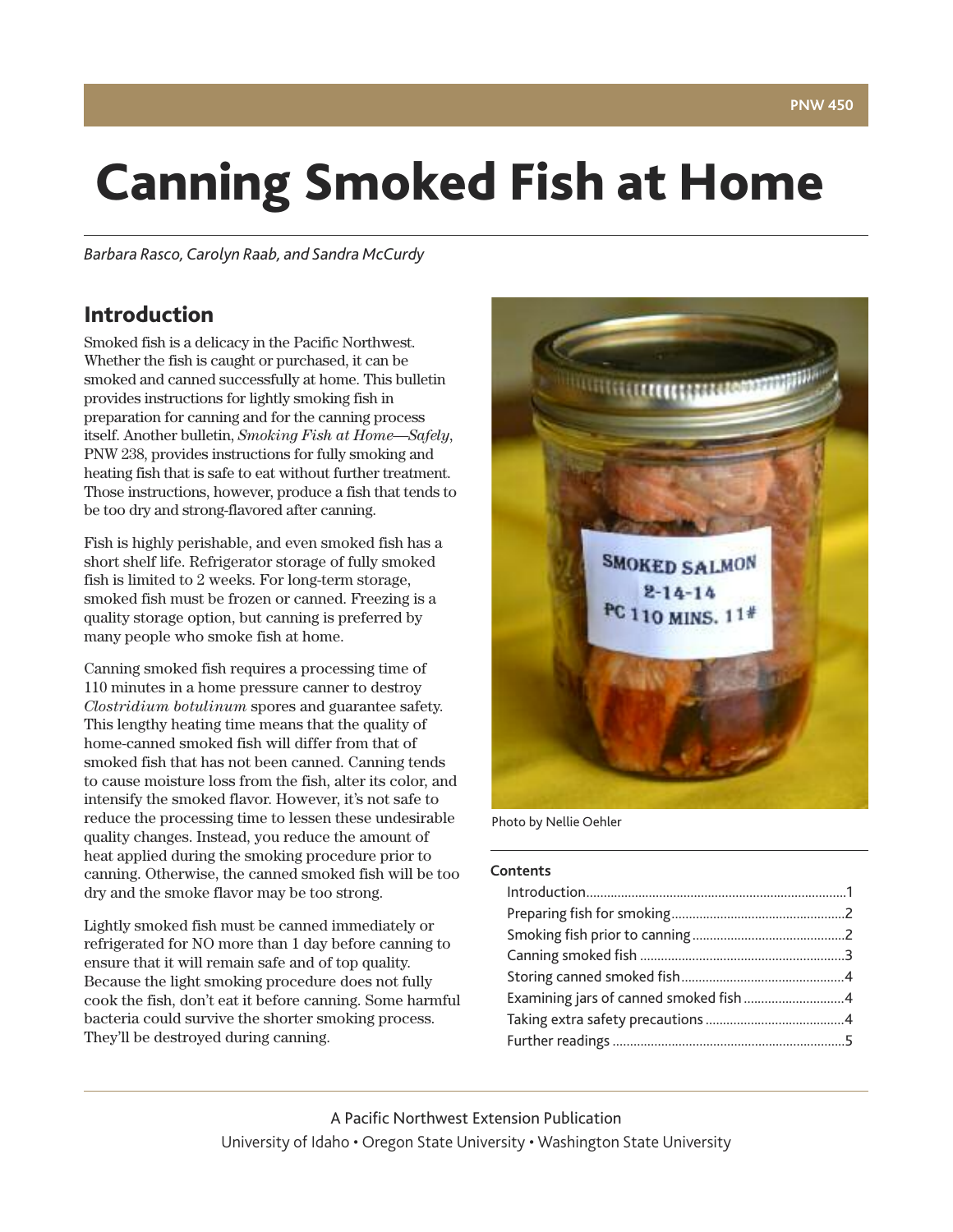# <span id="page-1-0"></span>**Preparing fish for smoking**

#### **Cleaning and cutting**

You will need about  $\frac{2}{3}$  pound of smoked fish for each pint canning jar. About  $1\frac{1}{2}$  to 3 pounds of whole fish will yield this amount of smoked fish, depending on the yield of meat from the fish after the head, tail, fins, and entrails are removed.

Be sure to use good-quality, firm fish. Smoking and canning won't improve poor-quality fish.

Keep fish refrigerated or on ice prior to smoking and refrigerated after you smoke it but prior to canning.

Different species of fish require different preparation techniques. For salmon, the backbone is removed and the fish split; small bones are not usually removed. Sturgeon, rockfish, cod, sablefish (black cod), herring, and flatfish such as halibut, sole, and flounder should be filleted or cut into steaks of uniform size.

- 1. Remove blood and scales (bones and skin, if desired). Rinse well with fresh, cool, potable water.
- 2. Cut fish into pieces that will fit vertically into pint canning jars, about 1 inch shorter than the jar height. Salt will be more uniformly absorbed if pieces are similar in size.

#### **Salting**

Brining involves soaking fish in a strong salt solution (brine) before smoking. Brining flavors the fish, gives it a good surface texture, and retards surface spoilage to some extent.

- 1. For each 2 to 3 pounds of prepared fish, dissolve 1 cup salt in 7 cups cold water.
- 2. Soak thin pieces of fish  $(\frac{1}{2})$  inch at the thickest point) for about 5 to 10 minutes. Soak larger, thicker pieces of fish  $(\frac{1}{2})$ - to 1-inch thick) 30 to 45 minutes.

If you want less salt in the finished product, reduce the brining time and smoke no longer than 1 hour. Be sure to can or refrigerate lower-salt fish immediately after smoking to ensure safety. If refrigerated, the smoked fish must be canned within 1 day.

## **Smoking fish prior to canning**

Small, factory-made smokers are suitable for smoking fish that will be canned. Lightly smoked fish doesn't have to reach the internal temperature required for ready-to-eat products (150° to 160°F for at least 30 minutes).

Although heat isn't needed to smoke fish for canning, some heat is helpful if you desire a drier product. The temperature of home smokers will be 140° to 160°F as a result of the combined heat of burning chips and a hot plate. These temperatures are high enough to dry the fish if airflow isn't severely restricted.

- Smoke only the amount of fish that you plan to can the same day.
- Smoke fish for up to 2 hours, depending on the level of smoke flavor you desire.

## **Judging doneness of smoked fish**

Lightly smoked fish isn't cooked and it isn't safe to eat, so don't taste it to see whether it's done. The best way to judge doneness is to measure weight loss. Weight is lost as moisture evaporates from the fish during smoking.

A 10 percent weight loss after smoking will yield a moist, good-quality product after canning. (The moisture loss in most ready-to-eat smoked fish is generally 20 to 30 percent.) Lightly smoked oily fish such as black cod and chinook salmon will seem to be very moist because of their higher fat contents.

You can measure weight loss with a kitchen scale. Calculate percentage loss by comparing the weights of a piece of raw fish before and after smoking as follows:

- 1. Weigh a piece of fish before smoking (A).
- 2. Weigh the same piece of fish after smoking (B).
- 3. Subtract the ending weight (B) from the beginning weight (A) to calculate weight lost (C).
- 4. Divide the weight lost  $(C)$  by the beginning weight  $(A)$ to calculate (D), the fraction of weight that was lost.
- 5. Multiply (D) by 100 to calculate percent weight  $loss(E)$ .

For example:

 8 ounces beginning weight (A)  $-7$  ounces ending weight  $(B)$ 1 ounce weight lost (C)

1 ounce  $(C) \div 8$  ounces  $(A) = 0.125$   $(D)$  $0.125$  (D)  $\times$  100 = 12.5% (E)

This 12.5 percent weight loss would yield a fairly moist piece of smoked fish after canning. A fish with a 20 to 30 percent weight loss would be too dry after canning.

Note: If your smoked fish cannot be canned immediately, refrigerate it for processing no later than the next day. If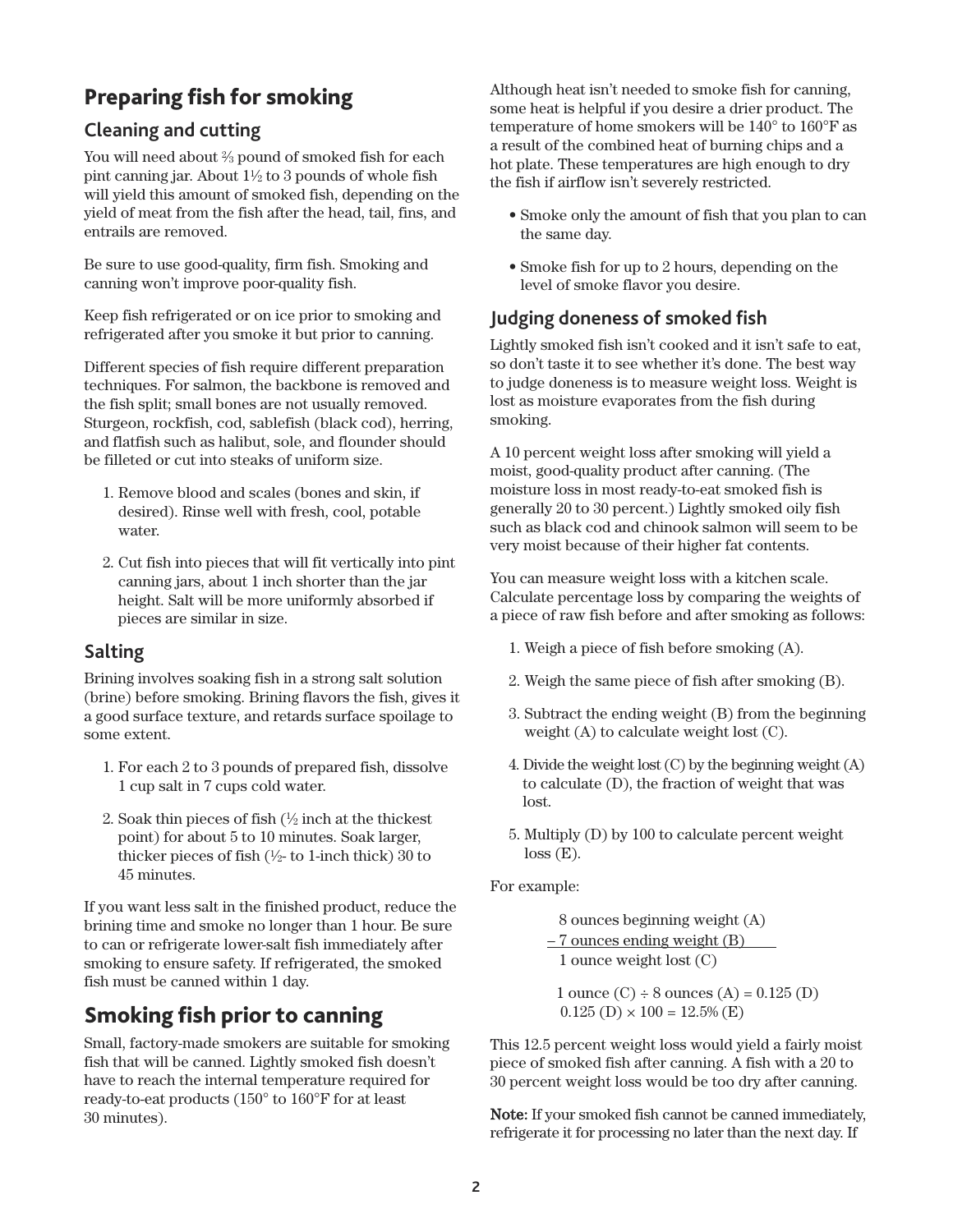<span id="page-2-0"></span>you have to wait longer than this before canning the smoked fish, freeze it. Frozen smoked fish must be thawed until no ice crystals are present before canning. Thaw fish in the refrigerator, not on the kitchen counter.

## **Canning smoked fish**

## **Supplies**

**Pressure canner, 16- or 22-quart size**. Don't use smaller pressure saucepans because safe processing times haven't been determined for them. If you use a dial-gauge canner, be sure the gauge was tested for accuracy within the past year. Follow the processing procedure described in this publication even if your pressure canner's use and care manual gives instructions that differ. It is particularly important to use the amount of cool water specified here and to vent the canner.

**Pint canning jars.** Don't use quart jars or tin cans. Safe processing recommendations for tin cans or quart jars have not been determined. Although half-pint jars can be safely processed for the same length of time as pints, the quality of the product may be less acceptable, and the jars might float inside the canner.

**Two-piece metal canning lids.** Follow the manufacturer's instructions for lid preparation.

#### **Procedure**

- 1. If smoked fish has been frozen, thaw it in the refrigerator until no ice crystals remain.
- 2. Measure 4 quarts (16 cups) of cool tap water and pour it into the pressure canner. (Note: The water level probably will reach the screw bands of pint jars. Do not decrease the amount of water or heat the water before processing begins. Doing so could result in underprocessing because the canner will heat up and cool down more quickly.
- 3. Pack smoked fish vertically into jars, leaving 1 inch headspace between the pieces and the top of the jar. The fish may be packed either loosely or tightly. Do not add liquid.
- 4. For a good seal, clean jar rims with a clean, damp paper towel before putting on the lids. Moisten the towel with vinegar when you pack fatty fish.
- 5. Secure the lids with screw bands tightened to the manufacturer's specifications. Put the jars into the canner on a rack. Jars may be double-stacked if another rack is used to separate layers in the canner. Half-pint jars may float initially.
- 6. Fasten the canner lid securely. Heat the canner on a high range setting until steam escapes from the air vent.
- 7. Vent the canner by allowing a steady stream of steam to escape for 10 minutes. This prevents cold spots in the canner that cause underprocessing.
- 8. Place the weight on the vent port or close the petcock and adjust the heat to reach the required pressure. Process pint jars for 110 minutes (1 hour and 50 minutes) at the correct pressure for your elevation as shown in the table below.

Recommended pressures for canning smoked fish

| Weighted gauge canner   |                    |  |
|-------------------------|--------------------|--|
| Sea level to 1,000 feet | 10-pound weight    |  |
| Above 1,000 feet        | 15-pound weight    |  |
| Dial gauge canner       |                    |  |
| Sea level to 2,000 feet | 11 pounds pressure |  |
| 2,001 to 4,000 feet     | 12 pounds pressure |  |
| 4,001 to 6,000 feet     | 13 pounds pressure |  |
| 6,001 to 8,000 feet     | 14 pounds pressure |  |

- 9. At the end of the processing time, turn off the heat. (If using an electric range, remove the canner from the heating element.) Let the canner cool slowly. When the pressure returns to zero, remove the weight from the vent port or open the petcock. Wait 10 minutes, then unfasten the lid and remove it with the underside facing away from you so that steam does not burn your face. Remove the jars and place them on a towel, leaving at least a 1-inch space between jars during cooling. Leaving jars in the canner for an extended time could result in spoilage or a stuck lid.
- 10. After cooling the jars 12 to 24 hours, test the seals. You can test for a correct seal in three ways:
	- Tap the lid with the bottom of a metal spoon. Correctly sealed jars will make a ringing, highpitched sound.
	- Press on the middle of the lid with a finger or thumb. If the lid springs up when you release your finger, the lid is unsealed.
	- Hold the jar at eye level and look across the lid to check for a depression in the center of the lid (that is, the lid curves down slightly in the center). This depression indicates the jar has a vacuum and is sealed.

Unsealed jars can be reprocessed within 24 hours. Use new lids, and process again for 110 minutes at the recommended pressure. Because reprocessing could affect quality, a better option would be to either refrigerate the contents and consume them within 2 weeks or freeze the fish for later use.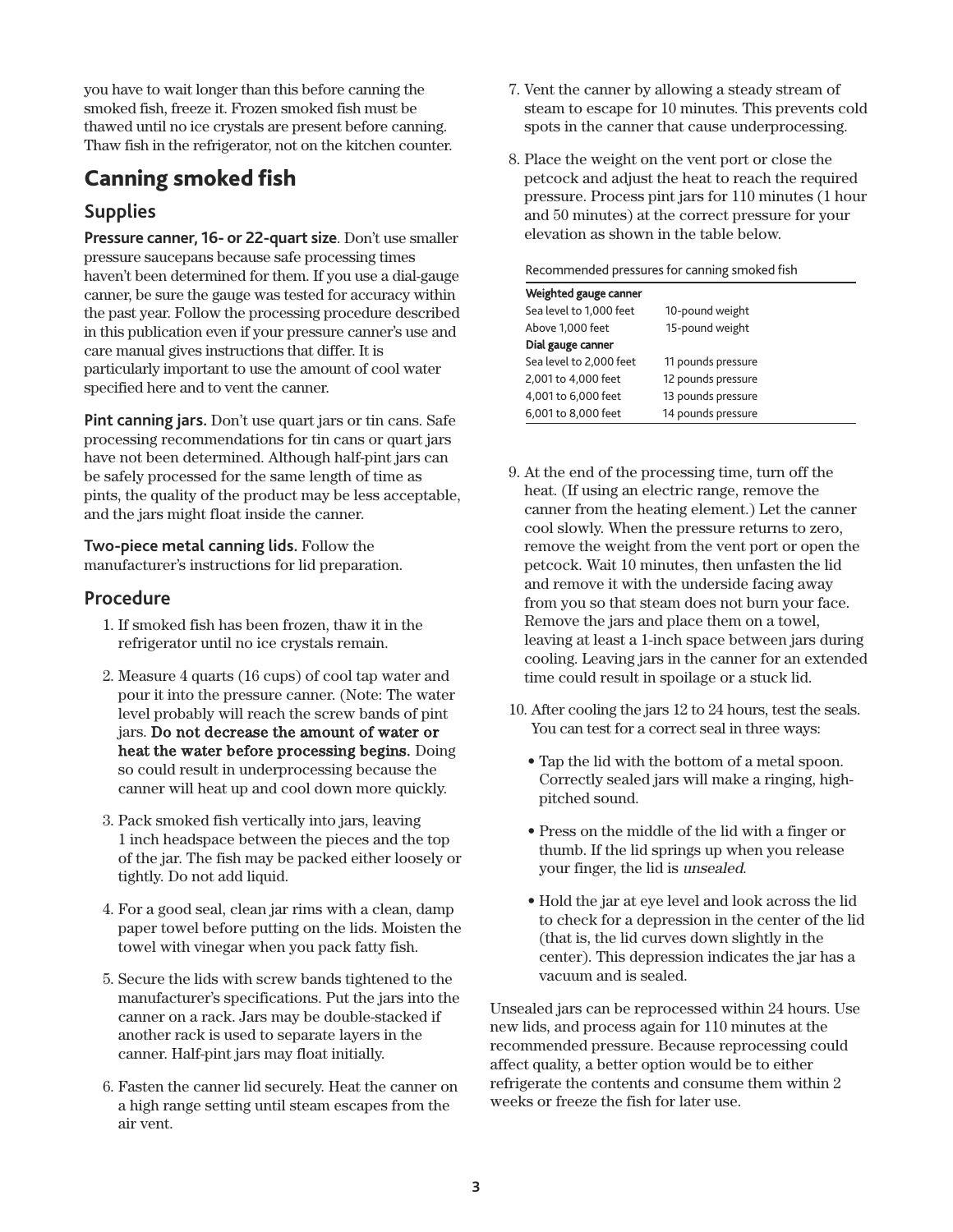<span id="page-3-0"></span>Jars of underprocessed fish also may be safely reprocessed within 24 hours after canning. Use new lids and process for 110 minutes at the recommended pressure. If not reprocessed within 24 hours, the canned fish should be discarded even if there are no signs of spoilage.

# **Storing canned smoked fish**

Label and date jars and store them in a clean, cool, dark, dry place. Storing the jars in direct sunlight, in areas that  $a^r$ : hot (such as near hot pipes, a range, or a furnace), or in areas where they might freeze (such as in uninsulated garages) could affect quality or cause spoilage.

# **Examining jars of smoked fish**

Before using canned smoked fish, examine jars for signs of spoilage such as discoloration, an unnatural odor, unsealed lids, or liquid that spurts out when the jar is opened. If you have any reason to suspect the canned smoked fish is unsafe, discard it. Unsafe jars may not show signs of spoilage. Don't taste food that shows signs of spoilage or that you suspect may have been improperly processed.

If any of the following situations applies, the fish has been underprocessed and should not be eaten.

- If canned in an oven
- If canned in a boiling water canner
- If canned for too little time in a pressure canner
- If canned at the wrong pressure
- If canned in the wrong size canner
- If canned in jars larger than 1 pint

### **Disposing of suspect jars**

Carefully discard any jar of suspected unsafe food to prevent possible illness to you, your family, or your pets in one of two ways:

- If the suspect jars are still sealed, write on the jar "Poison: Danger. Do Not Eat." Place sealed jars in a heavyweight garbage bag. Close and place the bag in a regular trash container or dispose of it in a nearby landfill.
- If the suspect jars are unsealed, open, or leaking, detoxify them before disposal.

## **Detoxifying unsealed suspect jars**

Detoxification procedures are designed to inactivate the botulinum toxin and must be followed carefully to be effective and to protect the person handling the suspect food. After detoxification, special procedures are needed to ensure that the work area is free from toxin and that the jars can be reused.

Wear rubber or heavy plastic gloves when handling suspect foods and cleaning up. Remove the jar lids then carefully, without splashing, place the suspect jars on their sides (along with the lids) in a stock pot, pan, or boiling water canner (8 quart volume or larger). Wash your gloved hands well. Carefully add water until the level is 1 inch above the jars. Put a lid on the pot and heat the water to boiling. Boil for 30 minutes to detoxify the food. Cool and discard the food and lids. Wash the jars and pot.

Spray or wet contaminated surfaces (such as counters and cutting boards) with a household chlorine bleach solution (1 part unscented 5% to 6% sodium hypochlorite bleach to 5 parts clean, room temperature water) and let it stand for 30 minutes. Wipe the treated surfaces with paper towels and put the towels in a plastic bag before discarding them in the trash. Rinse surfaces well with wet paper towels to remove any remaining bleach.

Soak metal utensils in a mild chlorine solution (1 teaspoon bleach to 1 quart room temperature water) for 30 minutes. Rinse with water.

## **Taking extra safety precautions**

An invisible toxin formed by the bacterium Clostridium botulinum can form in canned food during storage if canning instructions haven't been followed exactly. If you're confident you've followed the instructions exactly but want to take an additional safety precaution, you can heat the food before eating for an extra margin of safety. Two heating methods destroy the Clostridium botulinum toxin, boiling and heating in the oven.

### **Boiling**

Open the jar of fish and examine the contents for spoilage as described above. (If spoilage is evident, detoxify as described above.)

Boil home-canned food for 10 minutes on the range so that every part of the food reaches the boiling temperature. If your location is above 1,000 feet of elevation, add an additional minute of boiling for each additional 1,000 feet of elevation to compensate for lower boiling temperatures at higher altitudes.

### **Heating in the oven**

The quality of fish heated in the oven may be better for most uses because oven-heating fish results in fewer texture changes than boiling.